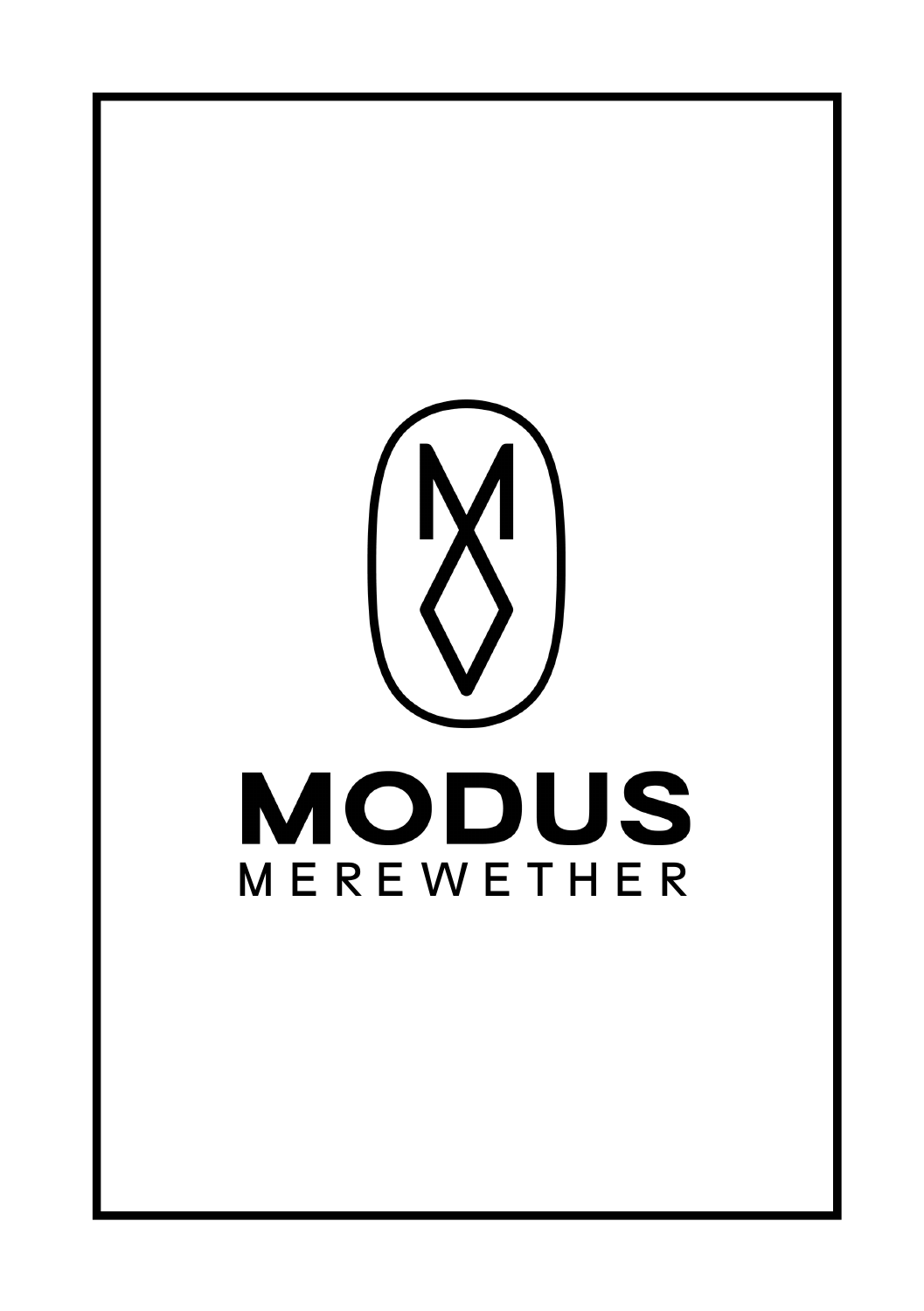# **LUNCH MENU**

#### **B U RRI T O** SHREDDED MEX CHEESE | BROWN RICE | PICO DE GALO | BLACK BEANS | CHARRED CORN | GUACAMOLE | CHIPOTLE MAYO **O P T I O N S :** BEEF CHILLI CON CARNE BUFFALO CAULIFLOWER (VG) **C H I C K E N WR A P** GRILLED CHICKEN | PICKLED CABBAGE | CABBAGE SLAW | PICO DE GALO | ROAST GARLIC AIOLI | AVOCADO **C U B A N O** MOJO PORK | SMOKED HAM | SWISS CHEESE | SEEDED MUSTARD | PICKLES | TOASTED PANINI | SIDE OF CRISPS **C H I M I C H U RRI C H E E S E ST E A K** GRILLED STEAK | CHIMICHURRI | GRILLED PEPPERS | GRILLED ONION | MEX CHEESE | CHIPOTLE MAYO | TOASTED PANINI **N A C H O S** CHILLI CON CARNE | TOASTED CORN CHIPS | MEX CHEESE | PICO DE GALO | FRESH RADISH | PICKLED RED ONION | CORIANDER L TME SAUCE **B U RRI T O B OWL** BROWN RICE | CHARRED CORN | BLACK BEANS | GUACAMOLE | TOASTED CORN CHIPS | PICKLED RED ONION | FRESH RADISH | CORIANDER LIME SAUCE (VG) (GF) **O P T I O N S :** 1 6 1 6 1 7 1 9 1 9 1 8

ADD CHICKEN \$4

## **M .O . B U R G E R**

200G BEEF BRISKET PATTIE | AMERICAN CHEESE | BACON JAM | LETTUCE | TOMATO | GARLIC MAYO | SIDE OF CHIPS

AVAILABLE MONDAY - THURSDAY 12:00PM - 2:30PM NOT AVAILABLE ON PUBLIC HOLIDAYS

2 6

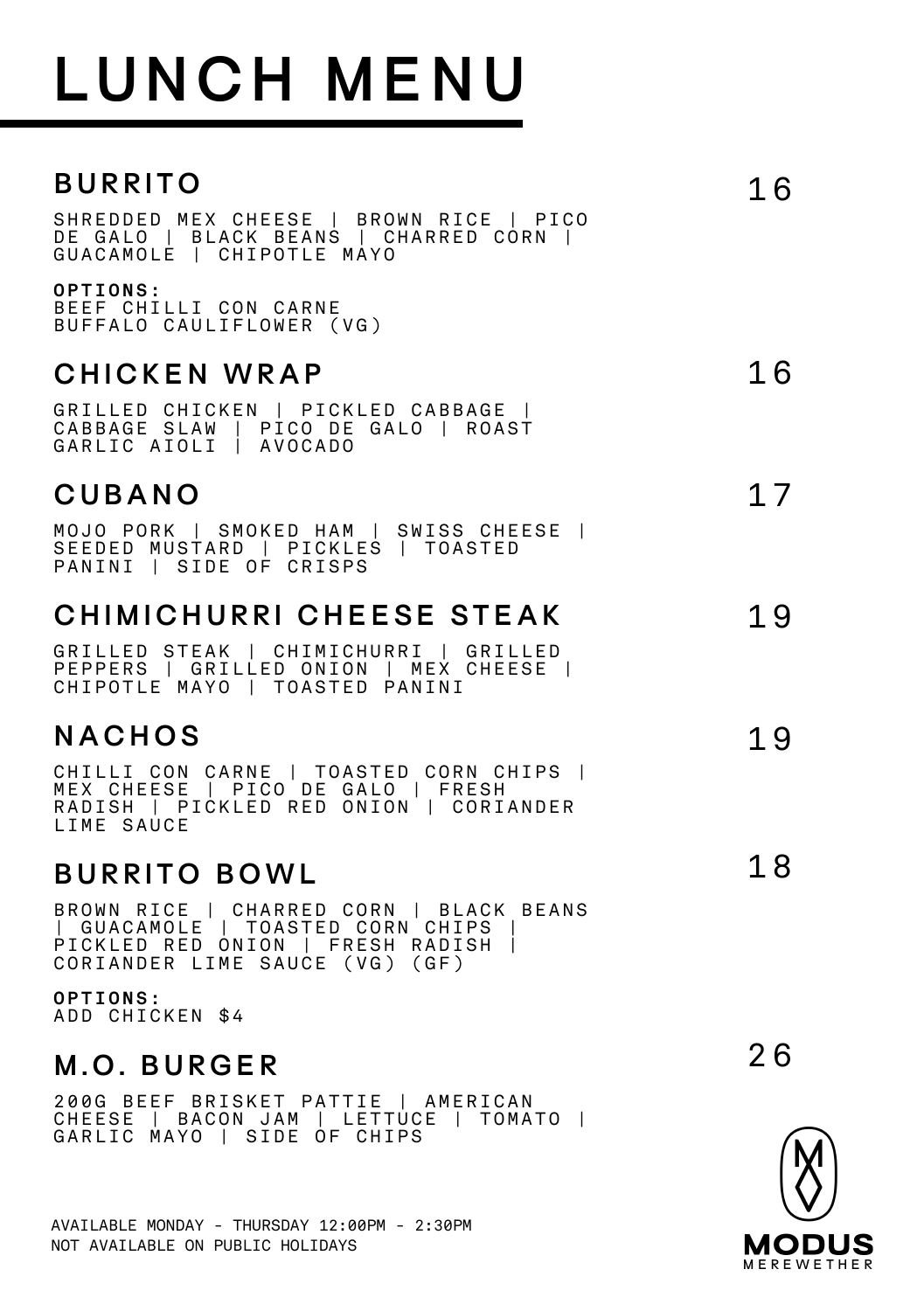| <b>MODUSCLASSICS</b>                          |                     |                     |                                     | $\boxed{\bigotimes}_{570mL}$ |                                                                                                                                                                                                                    |                       | <b>MODUS MEREWETHER</b>                                                                                                                                                   |    |
|-----------------------------------------------|---------------------|---------------------|-------------------------------------|------------------------------|--------------------------------------------------------------------------------------------------------------------------------------------------------------------------------------------------------------------|-----------------------|---------------------------------------------------------------------------------------------------------------------------------------------------------------------------|----|
| BEER FIRST, NO SHORTCUTS.                     |                     | $\frac{10}{285mL}$  | $\boxed{\bigotimes}_{425\text{mL}}$ |                              | <i>gnature</i>                                                                                                                                                                                                     |                       |                                                                                                                                                                           |    |
| HAZY 3.5% 3.5% 6                              |                     |                     | 8                                   | 12                           | COCKTAILS                                                                                                                                                                                                          |                       | <b>VODKA</b>                                                                                                                                                              | 16 |
| MODUS XPA 4.2% 6                              |                     |                     | 8                                   | 12                           |                                                                                                                                                                                                                    |                       | WYBOROWA VODKA - GINGER - YUZU - LEMON -<br>GINGER BEER                                                                                                                   |    |
| <b>MODUS PALE ALE</b>                         | 5.2%                | -6                  | 8                                   | $12 \,$                      | GINU                                                                                                                                                                                                               | 18                    |                                                                                                                                                                           | 18 |
| SONIC PRAYER IPA 6.0%                         |                     | 7.5                 | -11-                                | 15                           | PLUM INFUSED BEEFEATER GIN - FRESH LEMON -<br>MARIONETTE DRY CASSIS - BLACKBERRY SYRUP                                                                                                                             |                       | <b>RUM</b><br>PINEAPPLE INFUSED HAVANA 7YO - GINGER SYRUP -                                                                                                               |    |
| SILENT KNIGHT PORTER 5.6%                     |                     | 7                   | 10                                  | 13.5                         |                                                                                                                                                                                                                    |                       | FRESH PINEAPPLE - FRESH LIME                                                                                                                                              |    |
| FORMER TENANT RED IPA 7.8%                    |                     | -8.5                | 13                                  | 17                           | TEQUILA T<br>GRAPEFRUIT INFUSED BATANGA BLANCO TEQUILA -<br>COINTREAU - FRESH LIME - GRAPEFRUIT SYRUP - AGAVE                                                                                                      | 18                    | WHISKEY<br>MELBOURNE APPLE PIE MOONSHINE - JACK DANIELS<br>TENNESSEE FIRE - CINNAMON SYRUP - FRESH<br>LEMON   EGG WHITE                                                   | 20 |
| PERKY SELTZER 4.0% 7<br>(WATERMELON & LIME)   |                     |                     | 10                                  | 13.5                         | <b>COCKTAIL</b> CLASSICS                                                                                                                                                                                           |                       |                                                                                                                                                                           |    |
| TILSE'S APPLE TRUCK CIDER 4.5%                |                     | 7                   | 10 I                                | 13.5                         | <b>NEGRONI</b><br>4 PILLARS NEGRONI SPICED GIN,<br>MARTINI ROSSO, CAMPARI BITTERS,<br>ORANGE                                                                                                                       | 18                    | <b>ESPRESSO MARTINI</b><br>VODKA, KAHLUA,<br><b>WYBOROWA</b><br>ONYX<br>COLD PRESSED<br>PLATINUM<br>COFFEE,<br><b>SUGAR</b>                                               | 18 |
|                                               |                     |                     |                                     |                              | <b>APEROL SPRITZ</b><br>HARE AND TORTOISE PROSECCO,<br>APEROL, ORANGE                                                                                                                                              | 16                    | <b>MARGARITA</b><br>REP0SADO<br><b>BATANGA</b><br>TEQUILA,<br>COINTREAU, AGAVE, LIME                                                                                      | 18 |
|                                               |                     |                     |                                     |                              | WINES                                                                                                                                                                                                              |                       |                                                                                                                                                                           |    |
|                                               |                     |                     |                                     |                              | <b>WHITES</b>                                                                                                                                                                                                      | 250mL BOTTLE          | MOCKTAIL                                                                                                                                                                  |    |
| <b>SCAN TO VIEW OUR FULL TAP LIST</b>         |                     |                     |                                     |                              | SADDLERS CREEK VERDELHO (HUNTER) 11 18 50<br>HAHA SAUVIGNON BLANC (NZ) 10 16 45<br>DE IULIIS CHARDONNAY (HUNTER) 11 18 50                                                                                          |                       | <b>GRAPEFRUIT NO-GIN FIZZ</b><br>SEEDLIP GARDEN 108 NON-ALCOHOLIC                                                                                                         | 14 |
| NONALCOHOLIC                                  |                     |                     |                                     |                              | MANDOLETTO PINOT GRIGIO (ITALY) 8 13 38<br>BROKENWOOD "8ROWS" SEMILLION SAUVIGNON BLANC (HUNTER) 12<br>FARMHAND ORGANIC CHARDONNAY MONASH VALLEY (SA) (VG)<br>VASSE FELIX "PREMIUM" CHARDONNAY MARGARET RIVER (WA) | 19 55<br>14 40<br>80  | GIN  <br>GRAPEFRUIT SYRUP<br>FRESH<br>LEMON   AGAVE   EGG WHITE                                                                                                           |    |
| <b>NODT</b><br><b>NUNI</b> RANGE              |                     |                     |                                     |                              | TYRELL'S HVD SEMILLION (HUNTER) -                                                                                                                                                                                  | 90<br>$-$             | <b>MODUS PADDLES</b>                                                                                                                                                      |    |
| PROUDLY BREWED BY MODUS                       |                     |                     |                                     |                              | <b>ROSE</b>                                                                                                                                                                                                        |                       | <b>CORE RANGE</b>                                                                                                                                                         | 22 |
|                                               | <b>REFRESHING</b>   | <b>BTL/CAN</b><br>7 |                                     |                              | LA VIELLE FERME (FRANCE) 10                                                                                                                                                                                        | 16<br>- 45            | <b>ADVENTUROUS</b>                                                                                                                                                        | 25 |
|                                               | ALE ALL DAY         |                     |                                     |                              | BOE 1500ML KING VALLEY (VIC) -                                                                                                                                                                                     | 89                    | <b>EXPLORER</b>                                                                                                                                                           | 30 |
|                                               | <b>IPA TROPICAL</b> |                     |                                     |                              | <b>RED</b>                                                                                                                                                                                                         |                       |                                                                                                                                                                           |    |
|                                               | <b>XPA PACIFIC</b>  | 7                   |                                     |                              | USHER TINKLER PINOT SHIRAZ (HUNTER) 13                                                                                                                                                                             | 20<br>-58             |                                                                                                                                                                           |    |
|                                               | <b>ALE</b>          | -7                  |                                     |                              | AUDREY WILKINSON TEMPRANILLO (HUNTER) 12<br>HERO OF ZERO ORGANIC GRENACHE SA (VG) 9                                                                                                                                | 19<br>-54<br>14<br>40 | 6 X100mL TASTINGS                                                                                                                                                         |    |
|                                               |                     |                     |                                     |                              | TREAD LIGHTLY PINOT NOIR YARRA VALLEY (VIC) 11                                                                                                                                                                     | 18<br>-52             |                                                                                                                                                                           |    |
| <b>OTHER NON ALC</b>                          |                     | <b>150mL</b>        | 250mL                               | <b>BTL</b>                   | LITTLE GIANT COONAWARRA CABERNET SAUVIGNON 11 17<br>(SA) BLEEDING HEARTS SHIRAZ (SA) 8                                                                                                                             | 50<br>13<br>- 38      |                                                                                                                                                                           |    |
| PLUS AND MINUS PINOT GRIGIO 7                 |                     |                     | 10                                  | 30                           | MANIA PINOT NOIR (TAS) -                                                                                                                                                                                           | - 75<br>$\sim$        | <b>TAKE ME HOME!</b>                                                                                                                                                      |    |
| PLUS AND MINUS SHIRAZ 7                       |                     |                     | 10                                  | 30                           | YALUMBA "PARADOX" SHIRAZ -                                                                                                                                                                                         | 90                    | <b>MAKE SURE TO CHECK OUR TAKEAWAY PACKAGE</b>                                                                                                                            |    |
| PLUS AND MINUS SPARKLING 7                    |                     |                     | 10                                  | 30                           | <b>SPARKLING</b>                                                                                                                                                                                                   |                       | BEERS AND THE PANTRY FOR ALL YOUR MODUS AT                                                                                                                                |    |
|                                               |                     |                     |                                     |                              |                                                                                                                                                                                                                    |                       | <b>HOME NEEDS</b>                                                                                                                                                         |    |
| SOFTDRINKS AND WATER ARE AVAILABLE AT THE BAR |                     |                     |                                     |                              | HARE AND TORTOISE PROSECCO (VIC) 8<br>BOE SPARKLING ROSE (KING VALLEY) 12                                                                                                                                          | 38<br>55              |                                                                                                                                                                           |    |
|                                               |                     |                     |                                     |                              | MUMM GRAND CORDON (FRANCE) 20                                                                                                                                                                                      | 98<br>$\sim$          | A SURCHARGE OF 10% APPLIES ON ALL PUBLIC HOLIDAYS. WE TRY OUR BEST TO<br>CATER FOR ALLERGIES BUT THE NATURE OF OUR KITCHEN IS SUCH THAT CROSS<br>CONTAMINATION MAY OCCUR. |    |

## SPIRITS WITH TAP MIXER

| <b>TEQUILA/MEXCAL</b>                   | 30mL     |
|-----------------------------------------|----------|
| VIDA MEXCAL                             | 12       |
| BATANGA BLANCO                          | 10       |
| BATANGA REPOSADO                        | 10       |
| ILLEGAL MEZCAL JOVEN                    | 14       |
| ILLEGAL MEZCAL RESPOSADO                | 16       |
| ILLEGAL MEZCAL ANEJO                    | 21       |
| OCHO TEQUILA BLANCO                     | 14       |
| OCHO TEQUILA RESPOSADO                  | 15       |
| OCHO TEQUILA ANEJO                      | 18       |
| HERRADURRA PLATA                        | 13       |
| HERRADURRA ANEJO<br>HERRADURRA REPOSADO | 15<br>14 |
| GIN                                     |          |
| <b>BEEFEATER</b>                        | 10       |
| 4 PILLARS RARE DRY                      | 12       |
| 4 PILLARS BLOODY SHIRAZ                 | 13       |
| 4 PILLARS NEGRONI GIN                   | 13       |
| MGC                                     | 11       |
| WEST WINDS WILD PLUM                    | 14       |
| MANLY SPIRITS DRY GIN                   | 12       |
| MANLY SPIRITS PINK GIN                  | 12       |
| EARP BROS NO.8 DRY GIN                  | 12       |
| EARP BROS JUST JUNIPER GIN EARP         | 12       |
| BROS PORTSIDE GIN                       | 14       |
| SEEDLIP GARDEN 108                      | 8        |
| <b>WHISKEY</b>                          |          |
| <b>BALLENTINES</b>                      | 10       |
| CHIVAS REGAL 12YO                       | 11       |
| <b>GLENLIVET FOUNDERS RESERRVE</b>      | 12       |
| GLENLIVET 12 YO                         | 13       |
| GLENLIVET 15 YO FRENCH                  | 16       |
| JAMESON IRISH                           | 10       |
| MELBOURNE MOONSHINE APPLE THE           | 10       |
| <b>GOSPEL SOLERA RYE</b>                | 12       |
| THE GOSPEL STRAIGHT RYE                 | 13       |
| <b>WOODFORD RESERVE</b>                 | 11       |
| <b>WOODFORD RYE</b>                     | 13       |
| STARWARD TWO FOLD                       | 11       |
|                                         |          |
| STARWARD NOVA                           | 13       |
| STARWARD SOLERA                         | 16       |
| MORRIS SINGLE SIGNATURE                 | 13       |
| MORRIS SINGLE MUSCAT BARREL             | 18       |

@**MODUS**MEREWETHER **MOBREWING**.COM.AU



**FOLLOW US ON SOCIALS AND VISIT OUR WEBSITE!**